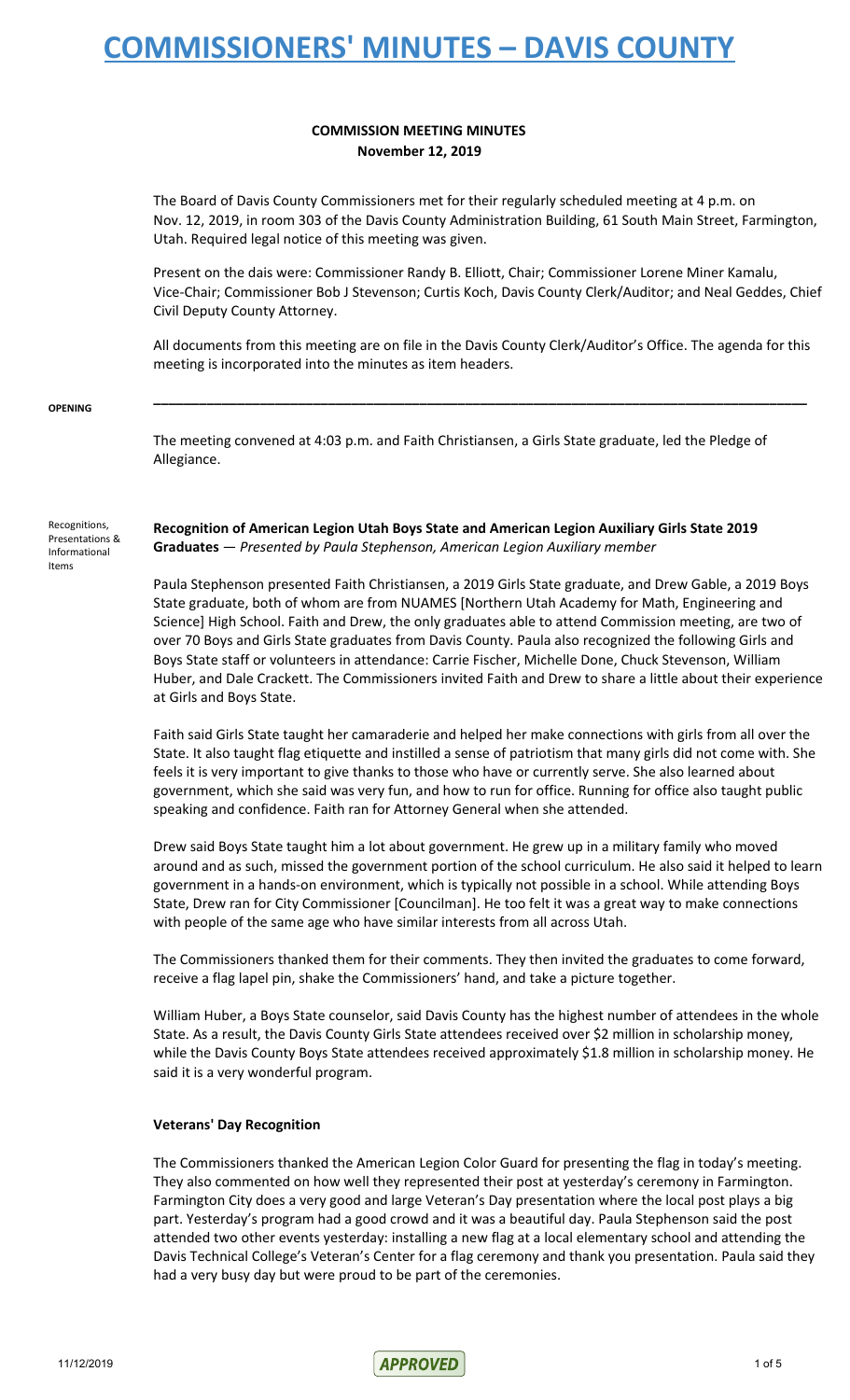**PUBLIC COMMENTS**

The public was invited to make comments to the Commission.

There were no public comments.

#### **BUSINESS/ ACTION**

Consideration #2019-568 for adoption of a resolution authorizing the issuance and sale of not more than \$9,500,000 aggregate principal amount of Sales Tax Revenue Bonds, Series 2019C; and related matters

**Consideration #2019-568 for adoption of a resolution authorizing the issuance and sale of not more than \$9,500,000 aggregate principal amount of Sales Tax Revenue Bonds, Series 2019C; and related matters** — *Presented by Curtis Koch, Davis County Clerk/Auditor*

**\_\_\_\_\_\_\_\_\_\_\_\_\_\_\_\_\_\_\_\_\_\_\_\_\_\_\_\_\_\_\_\_\_\_\_\_\_\_\_\_\_\_\_\_\_\_\_\_\_\_\_\_\_\_\_\_\_\_\_\_\_\_\_\_\_\_\_\_\_\_\_\_\_\_\_\_\_\_\_\_\_\_\_\_\_\_\_\_**

**\_\_\_\_\_\_\_\_\_\_\_\_\_\_\_\_\_\_\_\_\_\_\_\_\_\_\_\_\_\_\_\_\_\_\_\_\_\_\_\_\_\_\_\_\_\_\_\_\_\_\_\_\_\_\_\_\_\_\_\_\_\_\_\_\_\_\_\_\_\_\_\_\_\_\_\_\_\_\_\_\_\_\_\_\_\_\_\_**

Curtis invited Johnathan Ward, Davis County's Financial Advisor at Zion's Bank, forward to explain the resolution regarding the bonding process for funding the jail medical center. He also recognized Aaron Wade, Davis County's Bond Counsel from Gilmore and Bell, in attendance. Curtis said Johnathan has done a fantastic job helping keep the County's finances on track.

Johnathan outlined the calendaring aspect of the resolution, if it is approved. On Dec. 3, a public hearing will be held to discuss the bonds, and how this project competes with the private sector. Following the hearing, the bonds can be sold and closed. He also added that the interest rates are starting to rise from their record low according to the Bond Buyer Index, a weekly newspaper that reports on interest rates. The borrowing percent for the bonds will be around 2 percent, still making this a good time to borrow money. It is being proposed to do a 10 year financing with flexible pre-payment features to enable the County to pay off the bonds in less than 10 years. [The contract period is 11/12/2019 to 12/31/2019. The bond amount is \$9,000,000.]

> Motion to Approve: Com. Kamalu Seconded: Com. Stevenson All voted Aye

Grant business license to George Love dba George Love Construction

**Grant business license to George Love dba George Love Construction** — *Presented by Curtis Koch, Davis County Clerk/Auditor*

Based on the current County ordinance, business licenses for companies in unincorporated areas of Davis County need to be approved by the Commissioners so Curtis can attest to the action, which has not been happening. This action is to align the County's practice with the current ordinance. The ordinance will be revised in the near future to reflect a more efficient process. However, this license came in before the update so it needs to be approved using the current ordinance's process. [The contract period is 11/12/2019 to 12/31/2019. The license is neither payable nor receivable.]

> Motion to Approve: Com. Stevenson Seconded: Com. Kamalu All voted Aye

TABLED **TABLED Resolution to appoint Kelly Van Noy to the Senior Services Advisory Council** — *Presented by Brian Hatch, Davis County Health Director, in place of Kristy Cottrell, Davis County Health Senior Services Deputy Director*

This item was requested to be tabled until next week, Nov. 19.

Motion to Table: Com. Stevenson Seconded: Com. Kamalu All voted Aye

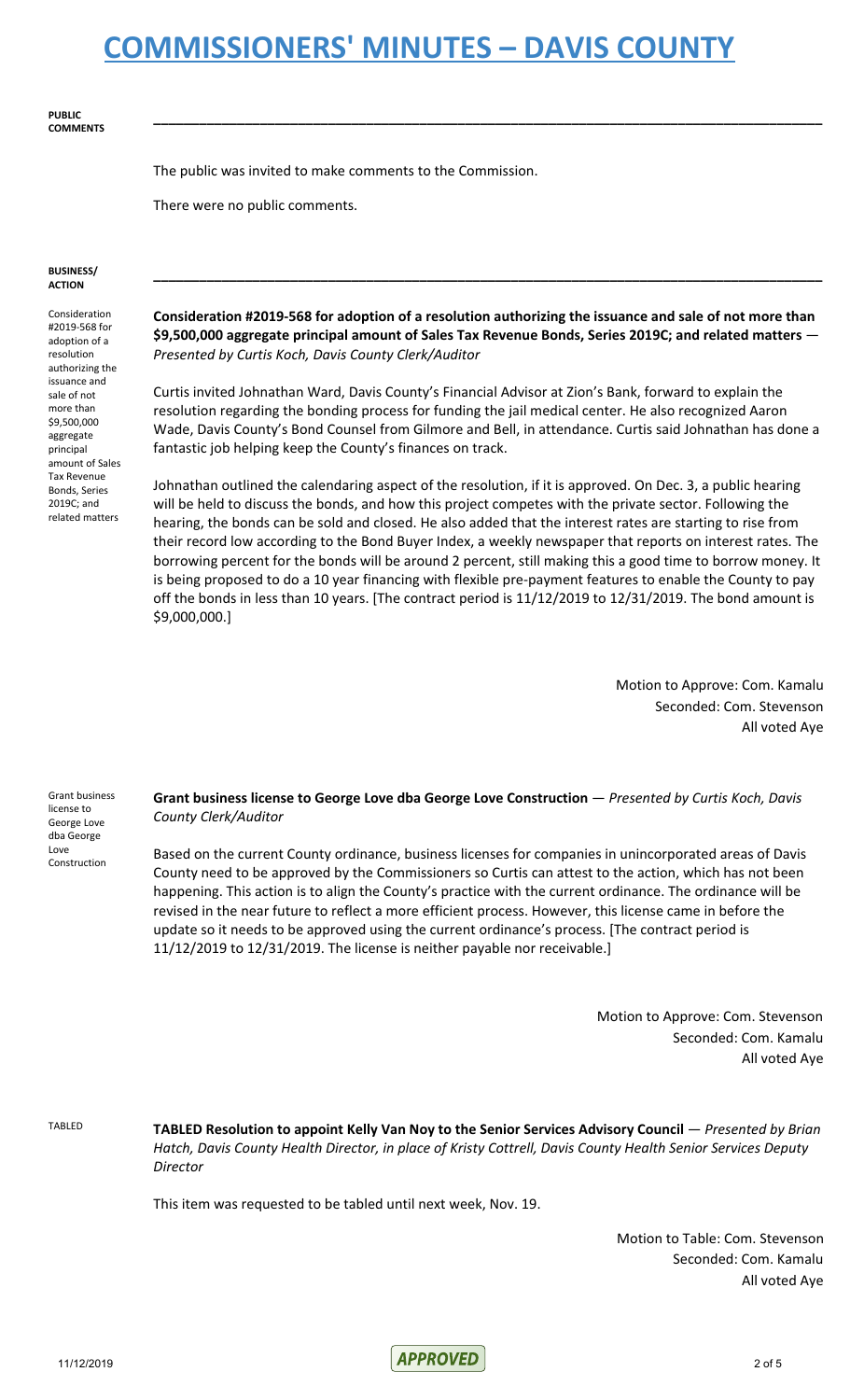Agreement #2019-569 with UT Dept. of Environmental Quality, Division of Air Quality to administer the VRRAP

**Agreement #2019-569 with Utah Department of Environmental Quality, Division of Air Quality to administer the Vehicle Repair and Replacement Assistance Program (VRRAP)** — *Presented by Brian Hatch, Davis County Health Director*

These funds will be for five years and will be used to assist qualifying individuals to receive financial assistance to replace or repair vehicles that fail the emissions test. This is an exciting program and will help with the Health Department's mission regarding air quality. The contract period is 10/01/2019 to 08/01/2024. The receivable amount is \$1,219,911.

Amendment #2017-171-A with UTA to add funding for bus ADA conversion

**Amendment #2017-171-A with Utah Transit Authority to add funding for bus ADA conversion** — *Presented by Brian Hatch, Davis County Health Director*

This amendment with the Utah Transit Authority (UTA) will provide the funds necessary to convert a bus to be compliant with the American's with Disability Act (ADA). The contract period is 04/17/2019 to 09/30/2020. The receivable amount is \$16,000.

> Motion to Approve Agenda Items: Com. Kamalu Seconded: Com. Stevenson All voted Aye

Summary List # 2019-570 of 15 agreements for the Legacy Events Center as of Nov. 4, 2019

**Summary List #2019-570 of 15 agreements for the Legacy Events Center as of November 4, 2019** — *Presented by Dave Hansen, Davis County Legacy Events Director*

This summary list is of 15 low-risk, low-dollar events held at the Legacy Events Center. The receivable amount is low because four of the vendors listed are food trucks and the Events Center will receive a portion of their sales following the event. The Legacy Events Center has been getting food trucks for every event. The contract period is 10/04/2019 to 11/09/2019. The receivable amount is \$612 [\$612.07].

> Motion to Approve: Com. Stevenson Seconded: Com. Kamalu All voted Aye

Amendment #2016-111-D with Centurylink to increase speed for 911 communication lines

**Amendment #2016-111-D with Centurylink Communications LLC to increase speed for 911 communication lines** — *Presented by Mark Langston, Davis County Information Systems Director*

This agreement is to add six county/entity lines to the 911 phone switch, making a total of 42 lines. As a result, more communication lines with CenturyLink need to be added. The average cost is \$56,000 per year and the cost will be passed on to the correct entity for the calls made. The contract period is 11/12/2019 to 06/15/2023. The payable amount varies, see amendment.

> Motion to Approve: Com. Stevenson Seconded: Com. Kamalu All voted Aye

Agreement #2019-571 with Encartele, Inc. to provide hardware and license for content broadcasting

**Agreement #2019-571 with Encartele, Inc. to provide hardware and license for content broadcasting (bulletin board type electronic communications)** — *Presented by Chief Deputy Susan Poulsen, Davis County Sheriff's Office*

This agreement is to install an electronic bulletin board in the jail to provide current information for the inmates. This will also help because inmates will no longer be able to use the bulletin boards as a weapon. There is an initial cost to install the equipment and an annual cost for software for four years. The contract has no beginning or end date. The payable amount is \$15,400 for installation and \$4,400 per year for software.

11/12/2019 3 of 5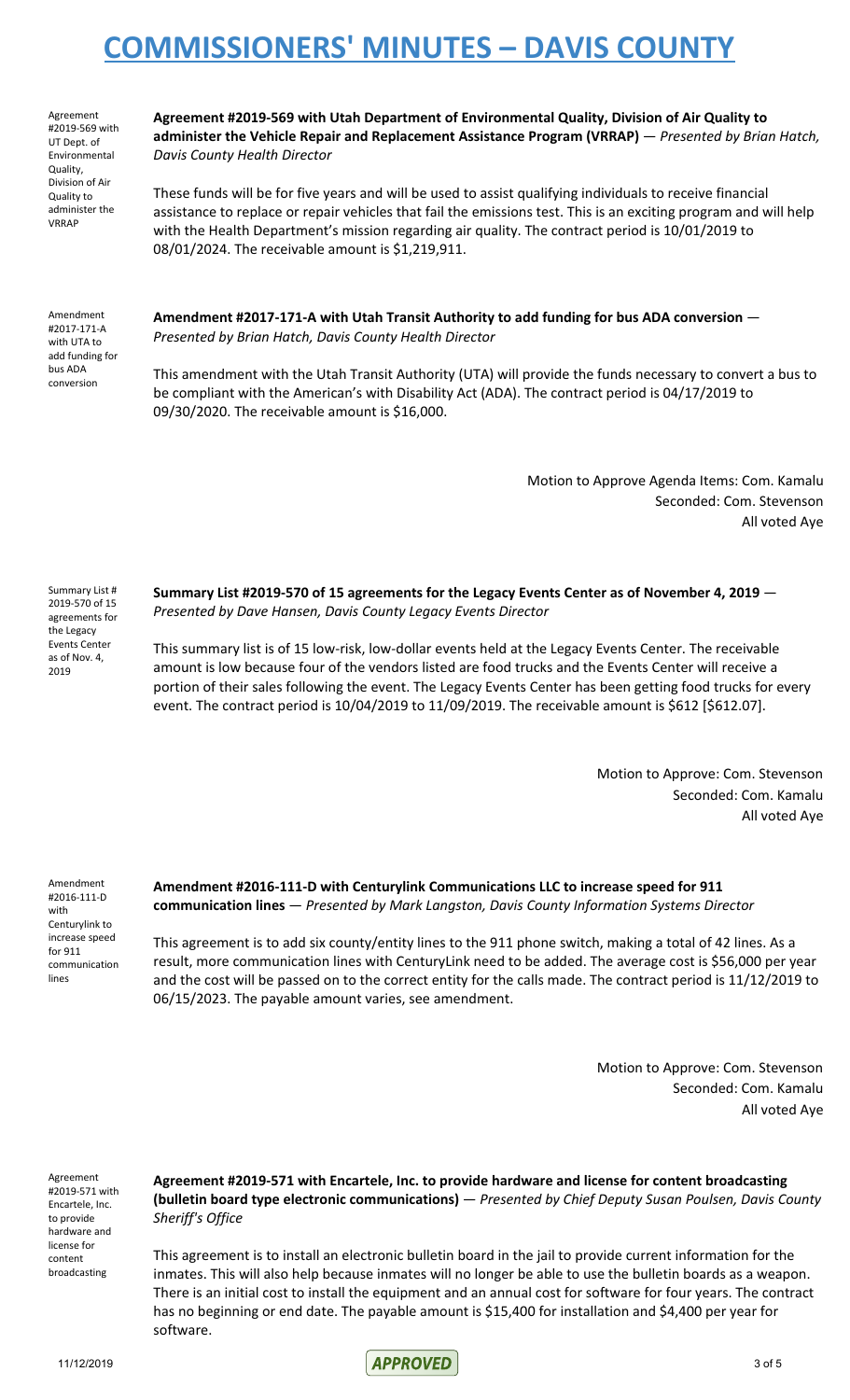Motion to Approve: Com. Kamalu Seconded: Com. Stevenson All voted Aye

Approval #2019-572 of Policy 420 change to gift card update July 19

### **Approval #2019-572 of Policy 420 change to gift card update July 19** — *Presented by Dax Teuscher, Davis County Purchasing Agent*

Part of this policy change is to move the recipient form from the Y drive to the Davis County intranet. It will also require a monthly reconciliation for gift cards over \$100 and makes the gift cards subject to an audit at any time. The Commission thanked Dax for including a flow chart in the policy to help departments understand how the change will work.

> Motion to Approve: Com. Kamalu Seconded: Com. Stevenson All voted Aye

|                                        | Commissioner Kamalu moved to recess to Board of Equalization. Commissioner Stevenson seconded the motion. All voted Aye.                                                                                                                                                                                                                                                                                                                                    |
|----------------------------------------|-------------------------------------------------------------------------------------------------------------------------------------------------------------------------------------------------------------------------------------------------------------------------------------------------------------------------------------------------------------------------------------------------------------------------------------------------------------|
| <b>BOARD OF</b><br><b>EQUALIZATION</b> |                                                                                                                                                                                                                                                                                                                                                                                                                                                             |
| Property Tax<br>Register               | Property Tax Register matters were presented by Curtis Koch, Davis County Clerk/Auditor, as follows:                                                                                                                                                                                                                                                                                                                                                        |
|                                        | Under Auditor adjustments is a report with several recommended approve appeals totaling<br>$\bullet$<br>\$35,228,663; a report with five large dollar adjustments totaling over \$1 million; a report with no<br>change in value recommended; and a report with several hearing findings.<br>Under Auditor abatements is a late abatement application request report.<br>$\bullet$<br>Under Auditor corrections are three veterans tax abatements for 2018. |

- Under Treasurer adjustments are small dollar write-offs for Oct. totaling \$342.91.
- Under Assessor adjustments is the Assessor initiated corrections report.

Motion to Approve: Com. Kamalu Seconded: Com. Stevenson All voted Aye

Commissioner Kamalu moved to reconvene Commission Meeting. Commissioner Stevenson seconded the motion. All voted Aye.

**\_\_\_\_\_\_\_\_\_\_\_\_\_\_\_\_\_\_\_\_\_\_\_\_\_\_\_\_\_\_\_\_\_\_\_\_\_\_\_\_\_\_\_\_\_\_\_\_\_\_\_\_\_\_\_\_\_\_\_\_\_\_\_\_\_\_\_\_\_\_\_\_\_\_\_\_\_\_\_\_\_\_\_\_\_\_\_\_**

**CONSENT ITEMS**

## Check Registers **Check Registers**

Check Registers were approved.

Motion to Approve: Com. Kamalu Seconded: Com. Stevenson All voted Aye

Commission Meeting **Minutes** 

### **Meeting Minutes**

Meeting Minutes for Work Session Minutes for Sept. 24 and Oct. 22, 2019 and Commission Meeting on Oct. 15, 2019, were presented for approval.

> Motion to Approve: Com. Kamalu Seconded: Com. Stevenson All voted Aye